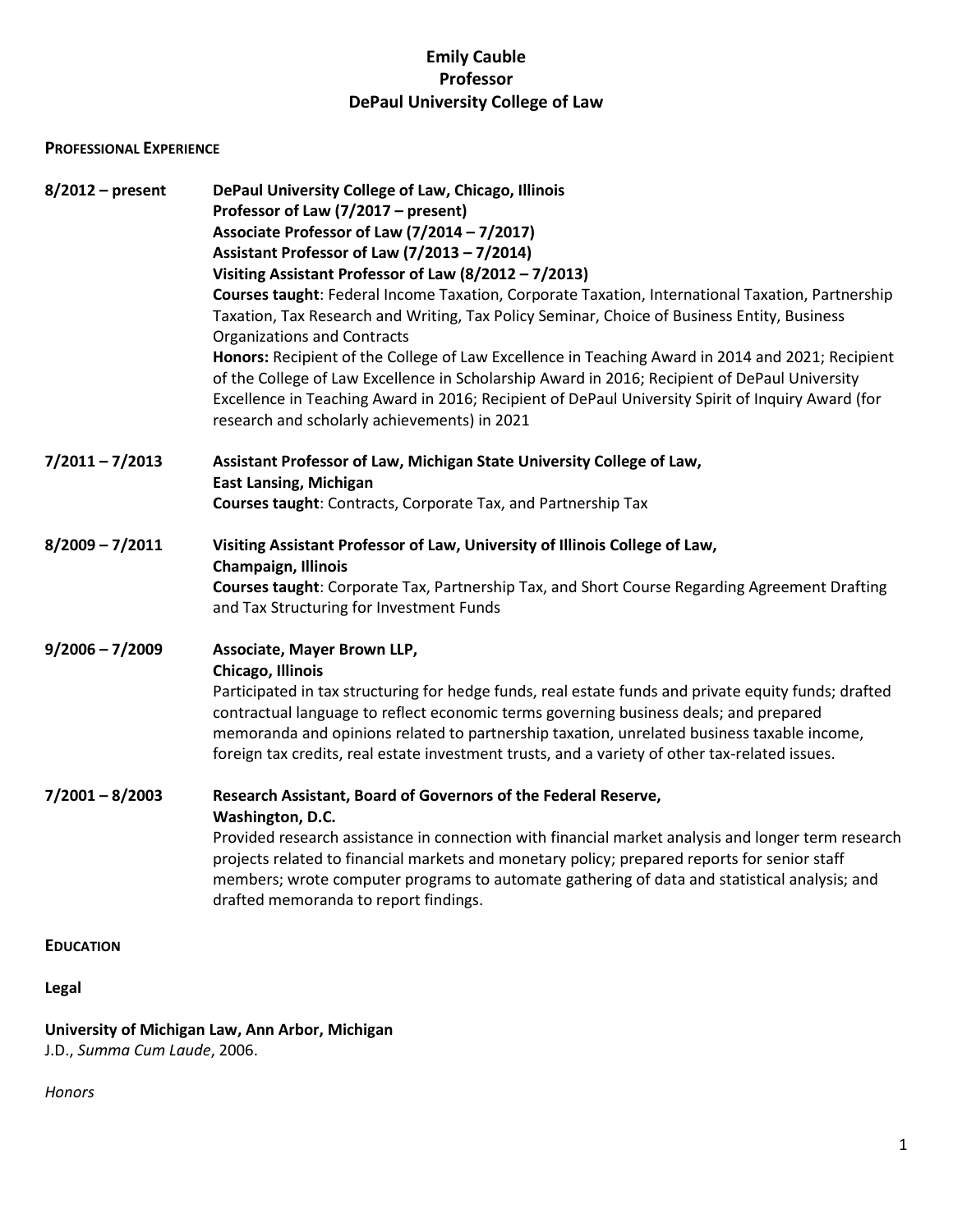- Daniel H. Grady Prize (for graduating first in the law school class)
- West Publishing Company Award (for "outstanding scholarly accomplishments and extracurricular contributions to the law school community")
- Richard Katcher Senior Tax Prize (for "a senior student who has excelled in courses and seminars in taxation and related areas")
- Order of the Coif
- Book Award for Courses in Individual Income Taxation, Corporate Taxation, Sales and Payment Systems, Insurance Law, and Evidence

#### *Activities*

- Reading Assistant for Civil Procedure Responsibilities included reading and making comments on students' assignments.
- Senior Judge for Legal Research and Writing Program Responsibilities included conducting research to design assignments and reading students' legal memoranda and briefs.

### **Undergraduate**

# **University of Notre Dame, Notre Dame, Indiana**

B.B.A, *Summa Cum Laude*, 2001 Majors: Finance and Economics

### *Honors*

- Weber Award (an award given to a graduating economics major with the highest academic average)
- Paul F. Conway Award (a faculty-nominated award given to a senior in the Department of Finance)

### *Activities*

• Tutored first and second year students in calculus and economics

### **PUBLICATIONS**

Emily Cauble, *Questions the IRS Will Not Answer,* 97 IND. L.J. \_\_\_ (forthcoming 2021)

Emily Cauble, *Time for a Tax Return Filing Fee,* 58 HARV. J. ON LEGIS. 103 (2021)

Emily Cauble, *Presumptions of Tax Motivation,* 105 IOWA. L. REV. 1995 (2020)

Emily Cauble, *Taxing Selling Partners,* 94 WASH. L. REV. 1 (2019)

Emily Cauble, *Superficial Proxies for Simplicity in Tax Law,* 53 U. RICH. L. REV. 329 (2019)

Emily Cauble, *Tax Law's Loss Obsession,* 2018 UTAH L. REV. 979(2018)

Emily Cauble, *Itemized Deductions in a High Standard Deduction World,* 70 STAN. LAW. REV. ONLINE 146 (2018)

Emily Cauble, *Accessible Reliable Tax Advice,* 51 U. Mich. J.L. Reform 589 (2018)

Emily Cauble, *Exploiting Regulatory Inconsistencies,* 74 WASH. & LEE L. REV. 1895 (2017)